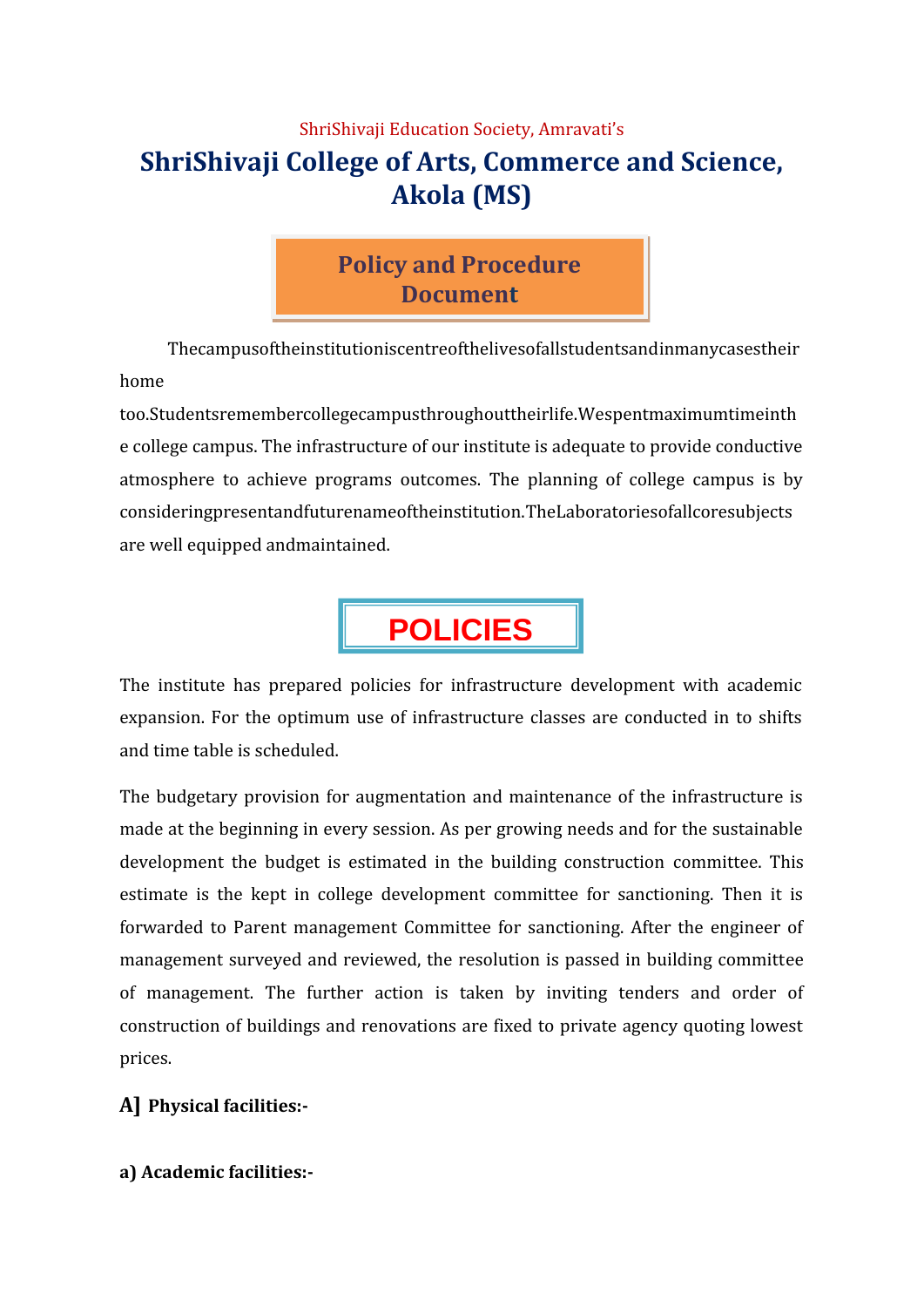Classroom, laboratories, seminar halls and auditorium in the institution are satisfactory resources required as per programs. The maximum utilization of classrooms and Laboratories is carried out by conducting classes in to shifts. Six classrooms are furnished with LCD projector to deliver the lectures by using PowerPoint presentations. The seminar halls in most of the departments are with ICT facilities utilized for guest lecture series, etc. Whilewell equippedVasantAuditoriumisaccomplishedwithLCDprojectorandmikesystem. Which can accommodate about 350 students and usually used to organise workshops, Symposia, conferencesetc.

#### **b) Library:-**

Libraryisautomatedintheyear2002.Libraryisstockedwithlargenumberoftextboo ks, referencebooks,magazines,journalsetc.Inlibraryelibraryfacilityisprovidedwithaccessto e-books, e-journals, Shodhaganga, Databases for upgradationinresearch.

#### **c) Computing and IT facility:-**

The adequate and relevant computing and internet services are available in the institution. The institution has ICT facilities in most of the departments with leased line of 100 mbps Bandwidth of internet. The students are rendered with sufficient number of computers.

**d) Digitalized working system-** Use of software application for administrative, documentation, reporting, tracking is well governed operation of theinstitute.

#### **B] Support facilities:-**

Likewise, the academic facilities institution also acquires desired support facilities to satisfy

needsofallstakeholders.Institutionalsohasadequatefacilitiesforindoorandoutdoorgam es, gymnasium, yoga centre, health centre, Entrepreneurship cell, college canteen, Boys and girls' common rooms and Eco-friendlyunits.

1. **Gymnasium-**In tune with the objective of all-round development of the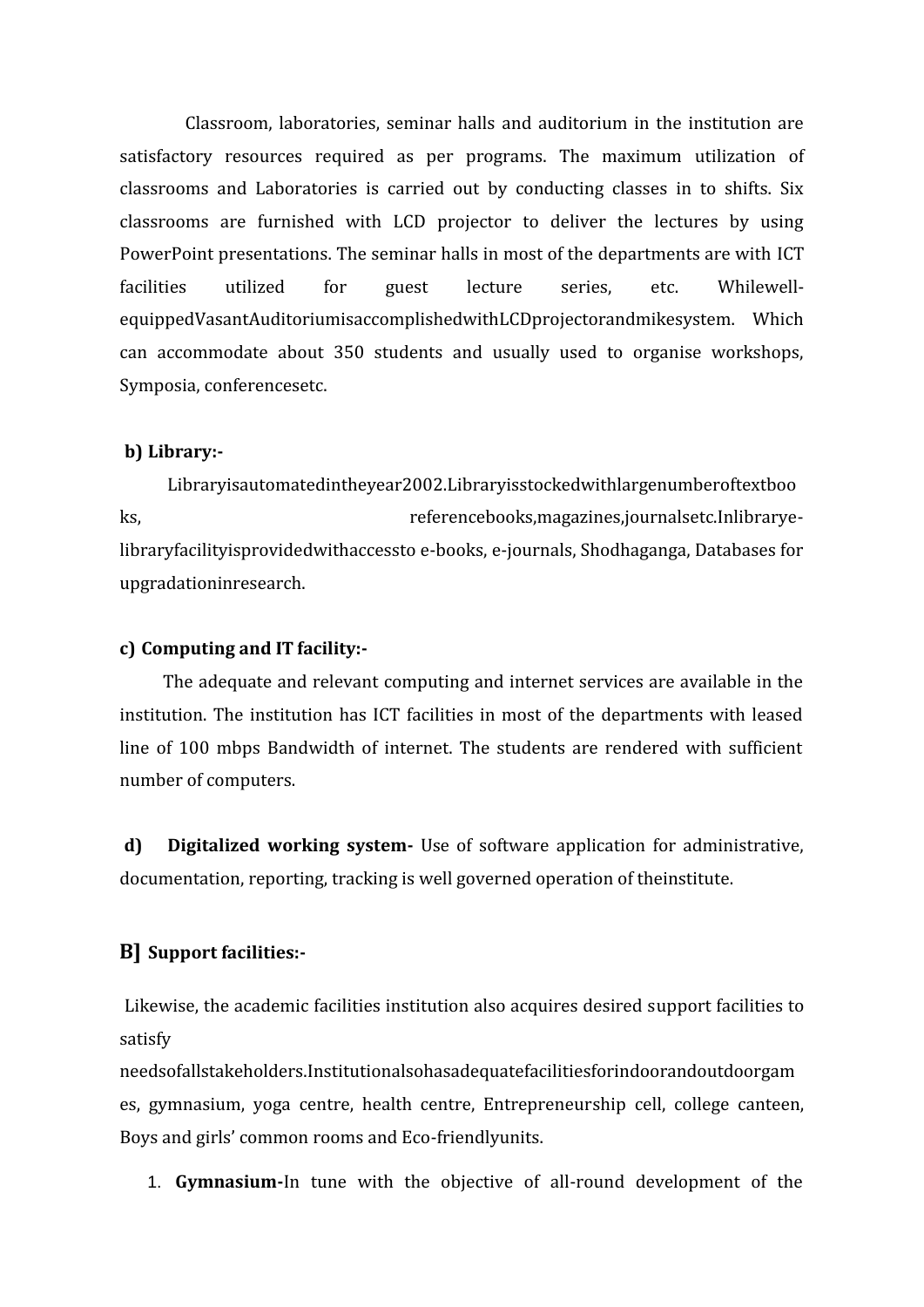students, the state of the state of the state  $\sim$ 

campusisequippedwithinhousegymnasium.Regularexercisehelpsthestudentsto improve moods andattitude.

2. **Yoga centre-** in our institution to create spiritual and holistic approach among the

studentsandstaffmembersYogacentreisestablished.WhichisunderexpertiseYog a teacher for useful guidance. This centre boost to keep human body and mind fit and also support to remain stressfree.

3. **Health centre-** It is one of the responsible and emergent support systems in the institution to assist in the treatment of students as early as possible. It specially concentrates on primary medical care of students incampus.

### 4. **Entrepreneurshipcell-**

Thebasicaimofthiscellistoencouragethecollegestudentsto full fill their dreams to become Entrepreneur. This cell always takes an initiative to motivateourstudentsbyorganizingseveralactivitiestoinculcateskill-

basedapproach among them. Members of cell are also incorporated to spread the knowledge by conducting workshops andcompetitions.

- 5. **College Canteen-** Complementary to classroom educational experiences of students' canteen also plays important role in promoting social communication and healthy eatinghabits.
- 6. **Common Room-** As upgradationin infrastructural facility college render separate

commonroomsforboysandgirls.Inthisareastudentscanprocurefruitfuldiscussio ns and also get relaxed. Both the common rooms are supported by wi-fifacility.

- 7. **Girls hostel: -** In college campus constitutes hostels for UG and PG girls. The UG hostel is having the capacity to accommodate of 82 girls and 20 girls in PG hostel. Which is provided with mess facility for catering healthy and fresh food, this is purely on contract basis. Hostel consists of library, recreational hall, water cooler and Solar geezer for hotwater.
- 8. **Eco-friendlyUnits-**Fosteringeco-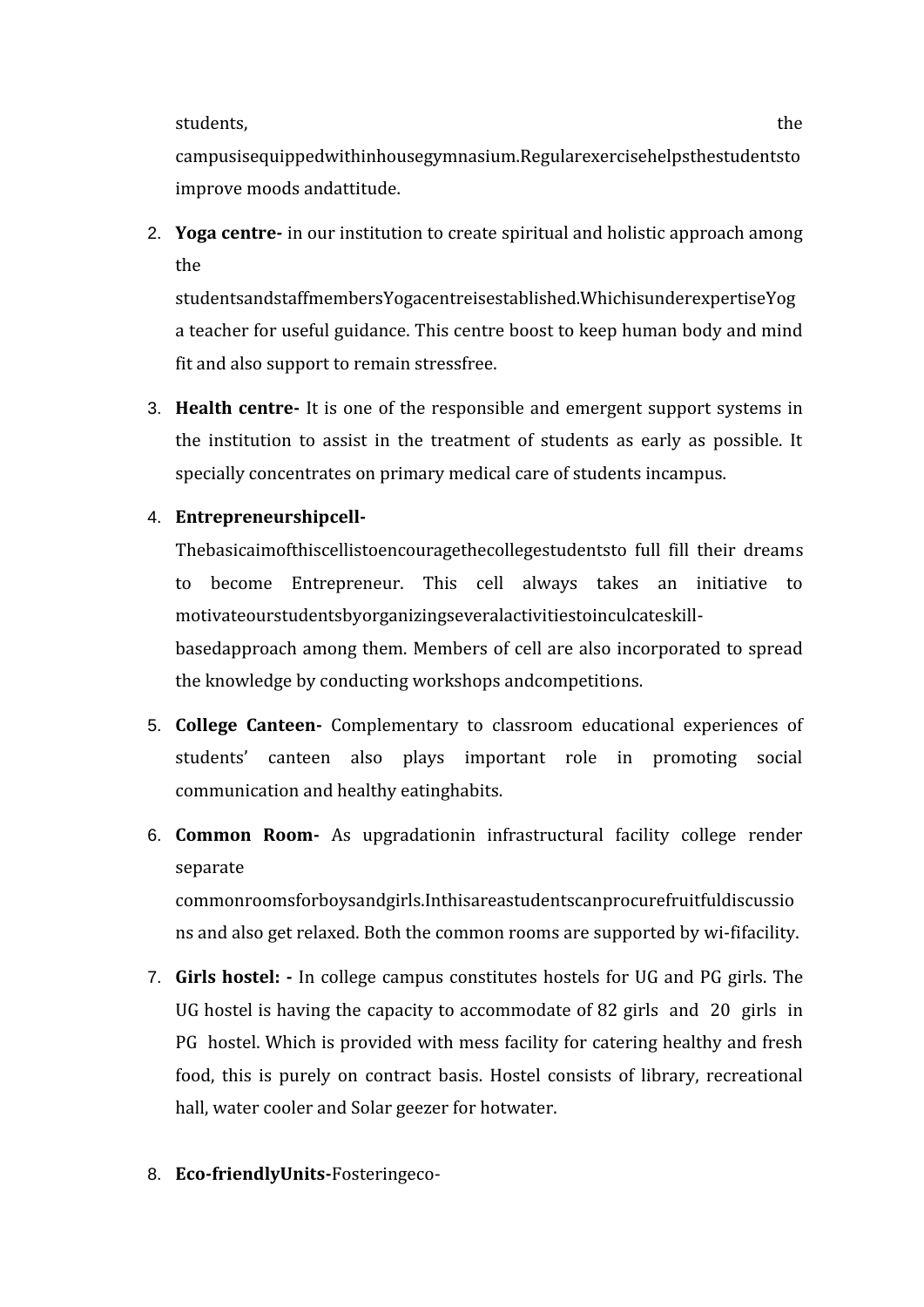friendlyenvironmentincampusofcollegevarious units areworking.

- **Solar panels** are installed to **Save electric energy**, which might be considered as a unique social symbol, as solar power is free source ofenergy.
- Incampusofcollegelarge

**Waterharvestingpit**isconstructedto**SaveWater**,which is serving to increase water table ofcampus.

- Greenwastecreatedingardensofcollegecampusaremanagedbypreparingorganic manure in **Compost pit** of botanical garden. Compost manure prepared might be playing a role to **Savesoil.**
- **Plantationprograms**arecarriedoutregularlybyNSS,NCCandvariousdepartment s at campus of college or at Villages to **SaveEnvironment.**
- **Cleanliness drives** are arranged regularly at various places in the city like railway station, bus stand, vegetable market, various hospitals to **Savehealth**.

# **PROCEDURE for MAINTENANCE**

- Institution have created policies and procedure to keep the healthy, pleasant and comfortable ambiance ofinstitution
- We have hired services for cleaning classrooms, toilets, auditorium, campus area & girls'hostel.
- We have gardener to look after various green areas and botanical garden. Apart from this student's department of Botany are also involved in caring the botanicalgarden.
- Water supply is from the municipal corporation and bore well in campus. Water purifiers and water coolers are installed at variousplaces and maintained by experts.
- As per suggested in electric audit report separate Airy Electric metre room is established in open space to manage extra load on Electric Supply MCB are also provided.